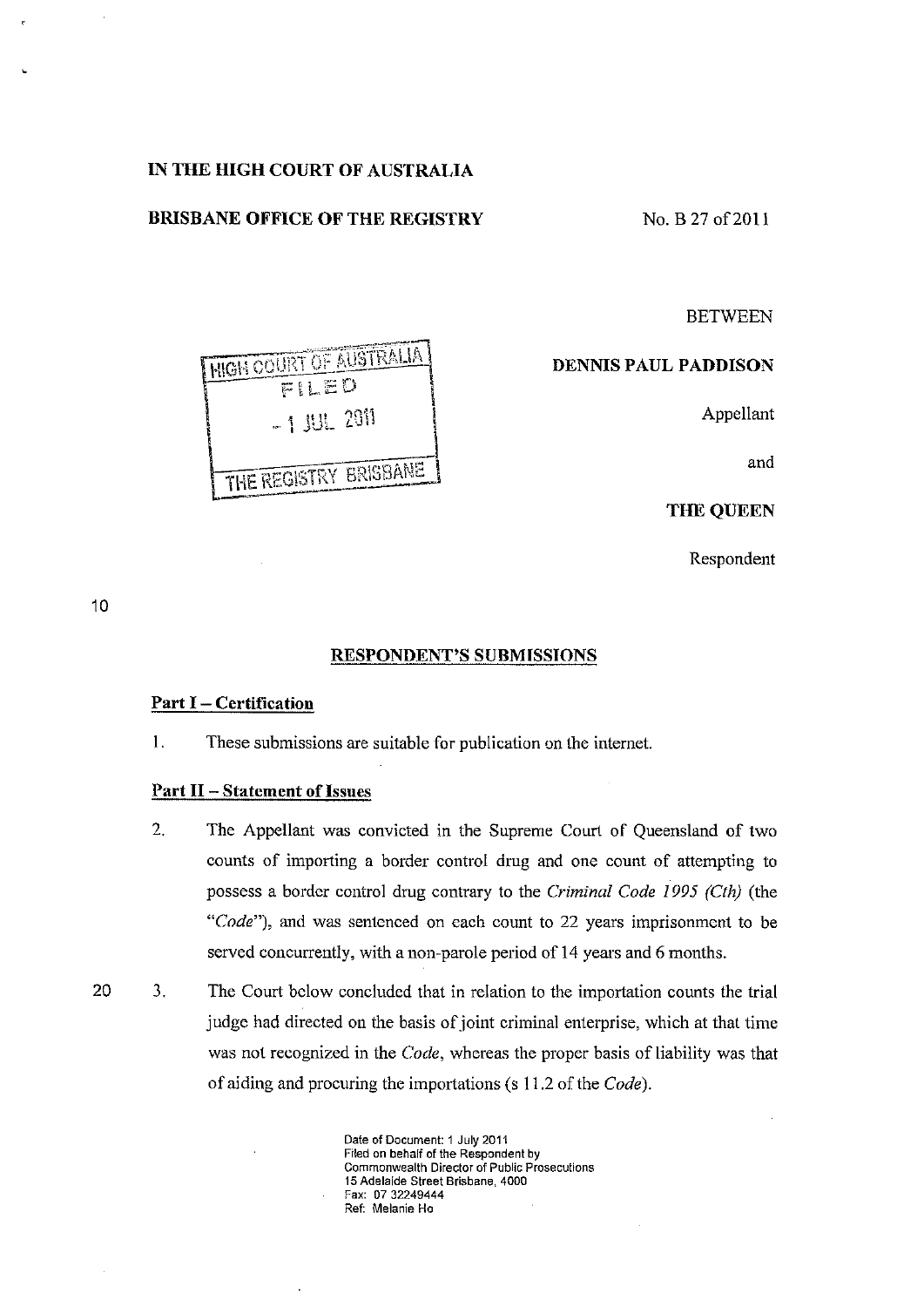- 4. The Court below held that was an error, but dismissed the appeal having found no substantial miscarriage of justice had occurred: see s 668E of the *Criminal Code* 1899 *(Qld).* It did so because it found that while *"aiding"* was never referred to, the directions actually given were such that the factual and legal findings made by the jury must necessarily have encompassed proof of the requirements of s 11.2, and that s 80 of the *Constitution* was complied with.
- 5. The Appellant takes issue with the conclusion of the Court below mainly at the level of principle. He appears to contcnd that any misdirection of a jury as to the elements of an offence must lead to a new trial, because the proviso cannot apply as the error was fundamental or because s 80 will not permit it then to apply: in each case there is said not to be a 'proper verdict on the charge'.
- 6. In sununary, the Respondent contends that the Appeal should be dismissed as:
	- (1) *In relation to the proviso*  a misdirection in relation to an element of the offence with which an accused is charged does not mean that the trial was necessarily fundamentally flawed: *Krakouer v The Queen'*; *Holland* v *The Queen'.*
	- (2) *In relation to s* 80 the so-called "right" to the verdict of a jury rather than an appellate court is and always has been qualified by the possibility of appellate intervention and s 80 does not limit the application of the proviso here: *Weiss* v *The Queen'; Conway* v *The Queen'.* The question whether the terms of the proviso are coterminous with those of s 80 can be left for a case where it properly arises.
	- *(3) In relation to the facts in this case*  Once the attacks on the level of principle fall away, there is no serious challenge by the Appellant to the decision bclow, which is correct.

(1998) 194 CLR 202

10

20

- , (1993) 67 ALJR 946
- 3 (2005) 224 CLR 300
- '(2002) 209 CLR 303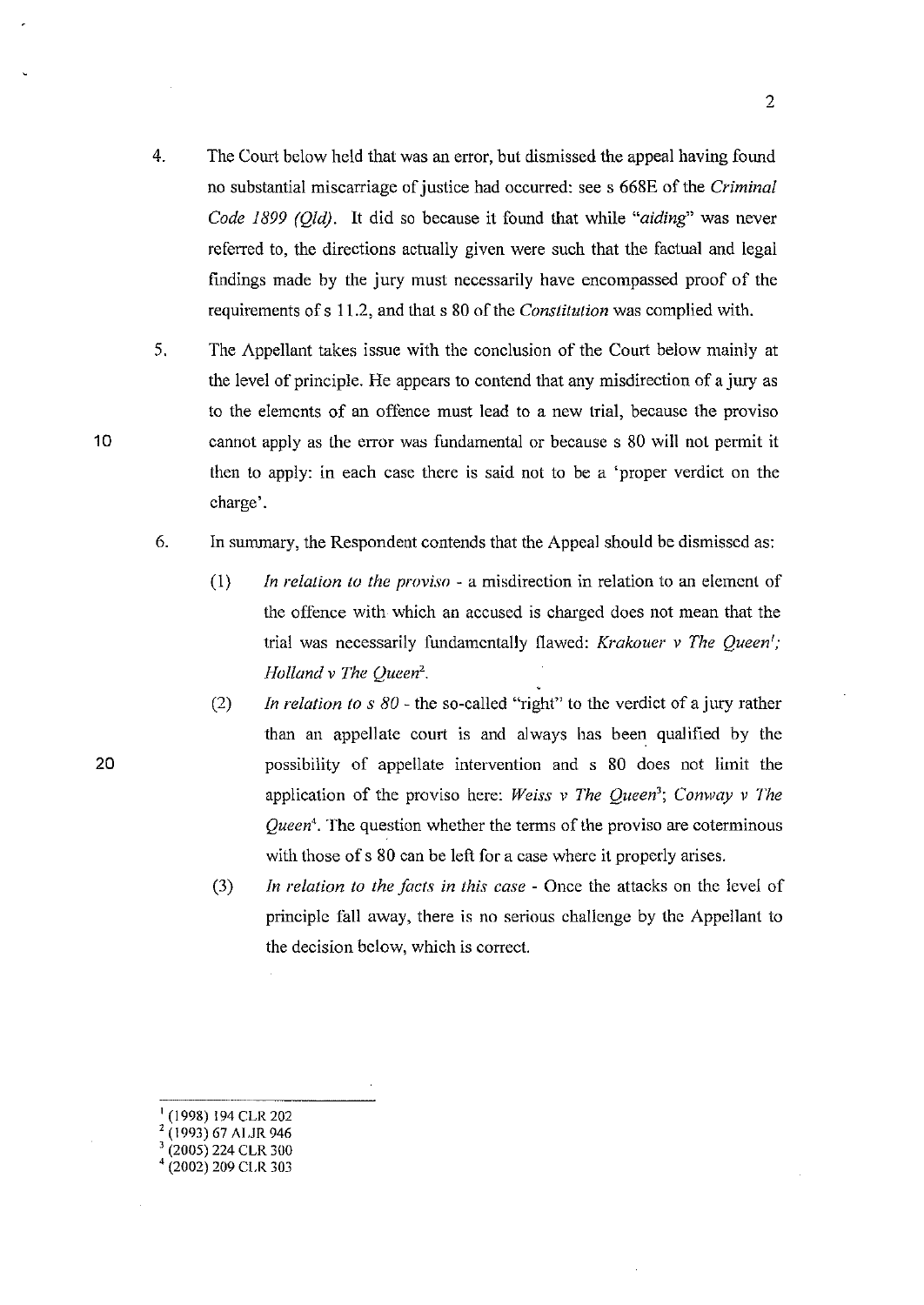### Part III - Section 78B of the *Judiciarv Act* 1903

7. The Appellant has filed appropriate notices as required by s 78B of the *Judiciary Act.* 

# **Part IV - Statement of Facts**

- 8. The facts are accurately summarised in the judgment of Holmes JA (with whom Fraser and White JJA agreed) (at  $[7] - [31]$ ).
- 9. The following factual matters are noted in addition to those set out in the Appellant's submissions.
- 10. There was no dispute at trial:
	- (1) that the importations of the drugs (cocaine and tablets containing  $MDMA$ <sup>5</sup> the subject of the two counts occurred; and
	- (2) the drugs were secreted in tubes inside computer monitors which were imported from Canada to Australia.

Reed, who had earlier pleaded guilty, was not challenged on these matters (at [79]).

- 11. The activities undertaken by Paddison with the intention of achieving the importations included the following:
	- (1) Reed and Handlen discussed the method of importing, Handlen financed the purchase of computer monitors and thereafter Paddison, Handlen and Reed were involved in secreting the drugs within 16 computer monitors<sup>6</sup> which were then marked with red stickers for identification<sup>7</sup> (at [8][9]);
	- (2) Paddison stacked the monitors onto pallets for shipment<sup>8</sup>;
	- (3) Handlen and Reed travelled to Australia to collect the drugs when they arrived; Paddison remained in Canada;<sup>9</sup>

10

<sup>&</sup>lt;sup>5</sup> The first importation related to over 200,000 MDMA tablets and approximately 4 kilograms of cocaine. The second importation related to approximately 121,000 MDMA tablets and 135.7 kilograms **of cocaine** 

 $^6$  T 5-24 to T 5-27

 $7$  T 5-32

 $8$  T 5-32

 $\mathrm{^{9}T}$  5-32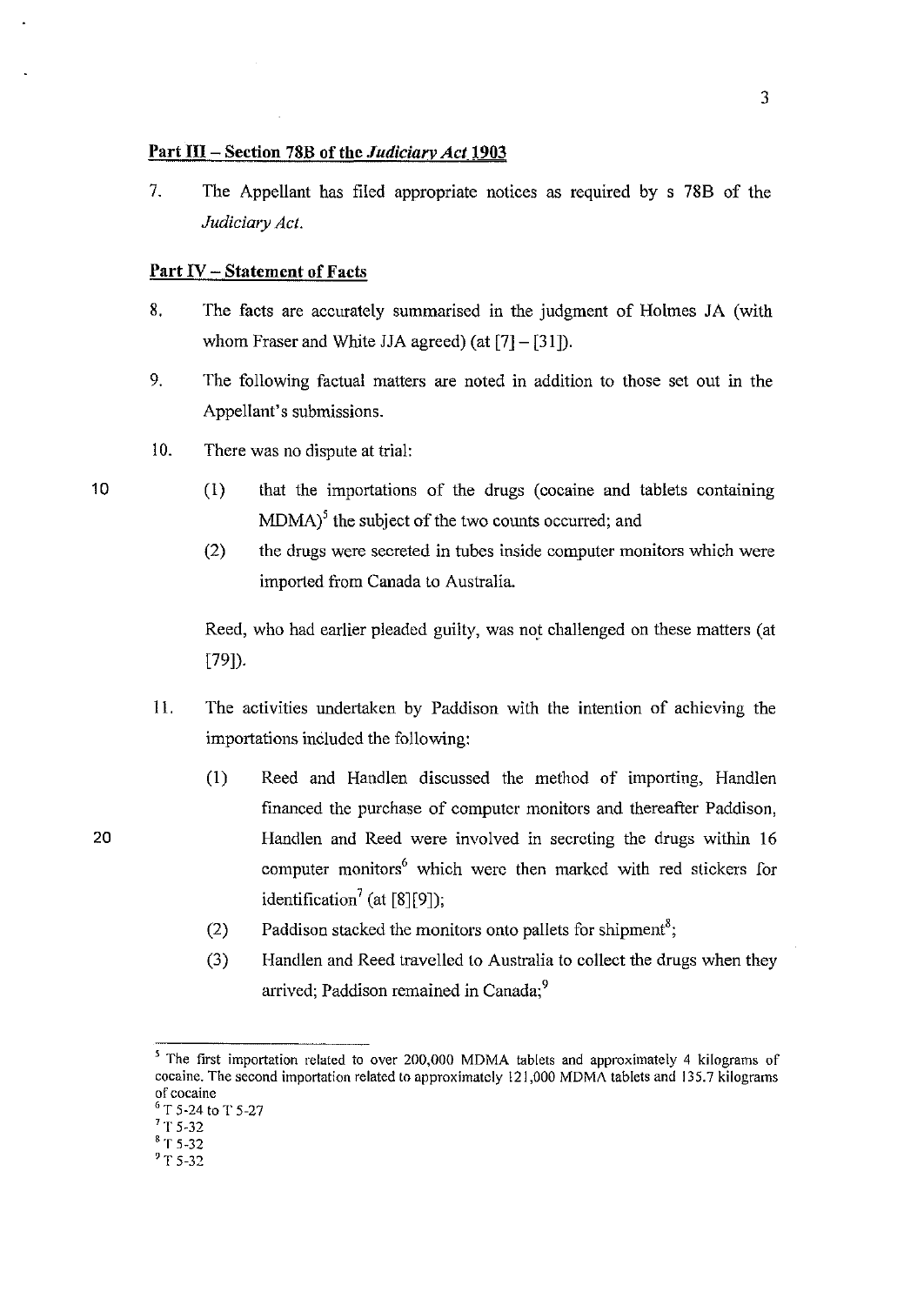- (4) Handlen (who by this time was in Australia) arranged for Paddison (who had remained in Canada) to send money to Nerbas in Australia for expenses associated with the importation in Australia<sup>10</sup> (for example leasing storage premises) (at [11]);
- (5) On or about 29 April 2006 Paddison transferred A\$4329.17 to an account held by Nerbas to pay for expenses incurred in the importation process<sup> $11$ </sup> (at [11]);
- (6) On or about 17 May 2006 Paddison transferred A\$5157.75 to an account held by Nerbas to pay for expenses incurred in the importation process<sup>12</sup> (at [11]);
- (7) Computer monitors were obtained for use in the second importation and during July/August 2006 Paddison and others secreted packages of drugs in a number of the monitors and again marked them with red stickers (the second importation)<sup>13</sup> (at  $[16]$ );
- (8) Paddison and others delivered the monitors to the consignor, stacked the monitors onto pallets for shipment and ultimately loaded the pallets into the shipping container  $\mathfrak{t}^1$
- (9) On 4 September 2006 Paddison travelled to Australia;<sup>15</sup> Handlen and Reed also travelled to Australia at about the same time;
- (10) Between 4 and 18 September 2006 Paddison participated in intercepted conversations with Reed and Handlen in relation to the progress of clearance of the shipping container, the timing of its anticipated delivery and associated issues<sup>16</sup> (at [20][21]);
- (11) On 18 September 2006 Paddison and Reed unloaded the container on its arrival at the storage unit<sup>17</sup> but on instructions from Handlen did not inspect the monitors until it had been ascertained whether something untoward had occurred in the processing of the container<sup>18</sup> (at [24][25][26]);

- $13$  T 5-61
- <sup>14</sup> T 5-62 to T 5-63
- $^{15}$  And sec T 5-68 to T 5-69

10

 $^{10}$  T 5-38 and see T 5-57

<sup>&</sup>lt;sup>11</sup> Exhibit 110

<sup>&</sup>lt;sup>12</sup> Exhibits 110, 111

<sup>&</sup>lt;sup>16</sup> Exhibits 57, 58 numbers 2,4,6,9,12,16,27,29,34,41,46,49,56,58 and 66

<sup>&</sup>lt;sup>17</sup> T 5-71 to T 5-74

<sup>&</sup>lt;sup>18</sup> T 5-73 to T 5-75, T 5-85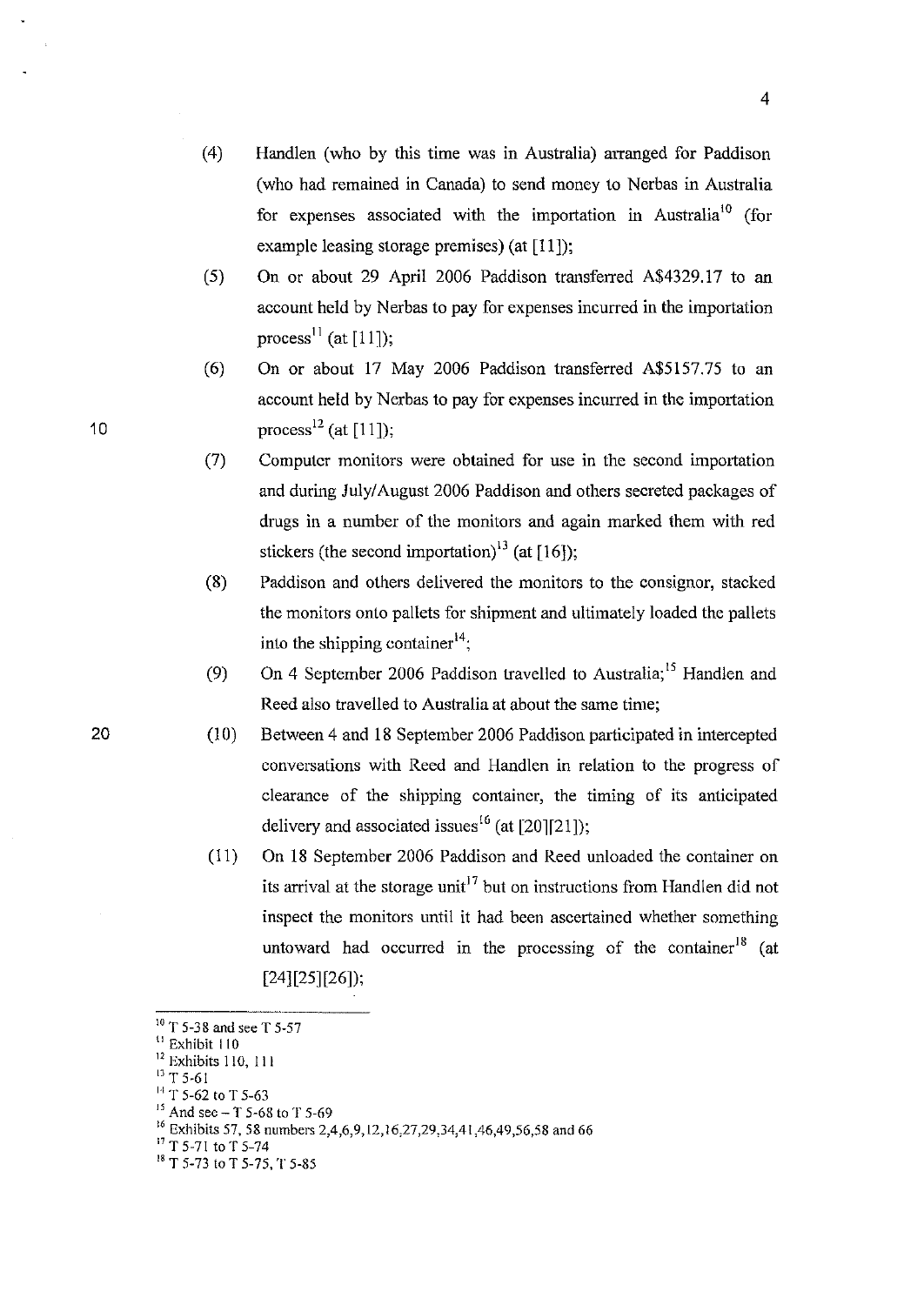- (12) On 20 September 2006 after Handlen gave Paddison and Reed the go ahead they made an inspection of the monitors. They had gone to the warehouse prepared: they had a suitcases big enough to carry the drugs and took gloves and cleaning agents to avoid leaving fingerprints<sup>19</sup> (at [27]);
- (13) Paddison was arrested shortly thereafter (at [28]).
- 12. Reed pleaded guilty to the offences of importing a border controlled drug and gave evidence in the Crown case as to the activities of Paddison and others involved in those importations. Reed, amongst other things, was responsible for arranging the shipping of the drugs for each importation and dealing with persons associated with that process (for example customs brokers).
- 13. There was substantial evidence corroborating his account inclnding evidence of customs brokers engaged to process the containers, travel and accommodation records, bank records, lease documents, intercepted telephone calls featuring all involved (including Paddison), visnal surveillance (and film recording of movements of the parties) and a fingerprint of Paddison's on the inside of the casing of a monitor from the second drug importation (at [72]).
- 14. Paddison gave evidence at trial (at  $[29] [31]$ ). His evidence was internally inconsistent and did not account for the evidence in the Crown case. In 20 convicting Paddison, the jury clearly rejected his account.

# **Part V - Relevant Provisions**

15. The Appellant's statement of applicable constitutional provisions and statutes is accepted.

#### **Part VI - Summary of Argument**

- 16. The steps in the Appellant's argument in relation to the importing counts can be reduced to the following:
	- (1) s 80 requires a 'proper verdict on the charge' from the jury (AS [20]);
	- (2) there can never be such a 'proper verdict' if the directions of the trial judge concerning the elements of the offence were erroneous;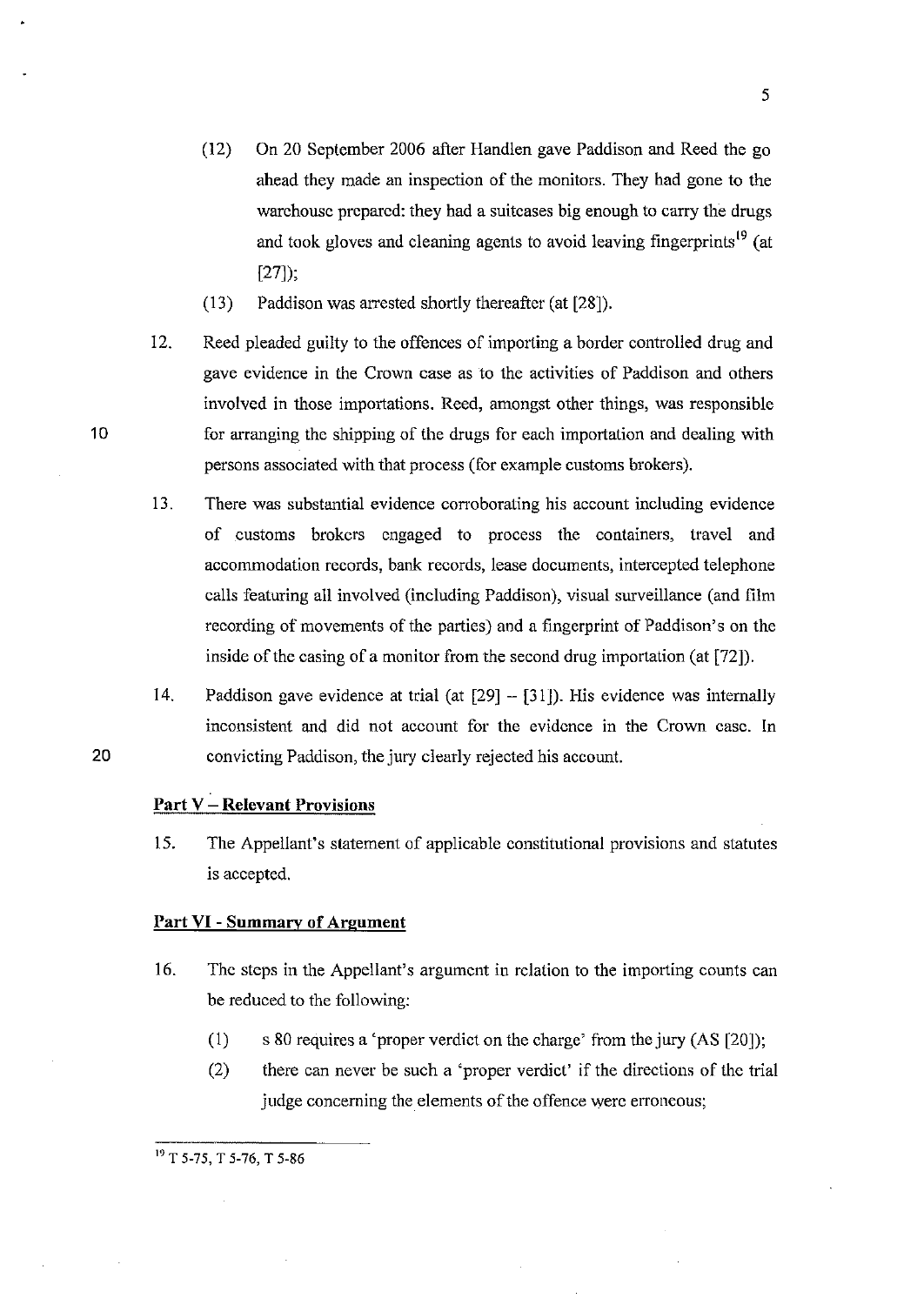- (3) here the error was that the jury was directed as to joint criminal enterprise rather than acccssorial liability as defined by s 11.2 of the *Code;*
- (4) accordingly, the jury was not 'squarely' asked to, and could not properly, decide the facts upon which guilt depended as a matter of law  $(AS [36][37]);$
- (5) s 80 was thus contravened and the proviso could not apply;
- (6) even if s 80 were not contravened, the proviso was nevertheless inapplicable because there was a *'fundamental failure to observe conditions necessary to a satisfactory trial'* (AS [41][42]).
- 17. It is submitted that the argument is misconceived. It is both contrary to authority and fails to come to grips with the facts in this case.
- 18. It is wrong to assert that simply because there is a misdirection as to the elements of the offence:
	- Cl) that the jury cannot have properly decided the facts upon which guilt depends in this case; nor that
	- $(2)$  the Court applying the proviso cannot be satisfied there was no substantial miscarriage of justice in this case.
- 19. As explained below (at  $[28] - [32]$ ), the Appellant's reasoning is contrary to authority.
- 20. It also fails to address the facts. The Appellant never seriously challenges the conclusion of the Court below. **In** particular that:

*"The positive finding which the jury must have made would equally have founded a conclusion that each appellant had aided others to commit the offince of importing. Although that characterisation of the conduct was not used, the necessmy factual findings for* it *existed"* (at [79])

### and further:

*" [tJhe intention which must have been found by the jury was, in this context, equally capable of being characterised as an intention to aid* 

20

30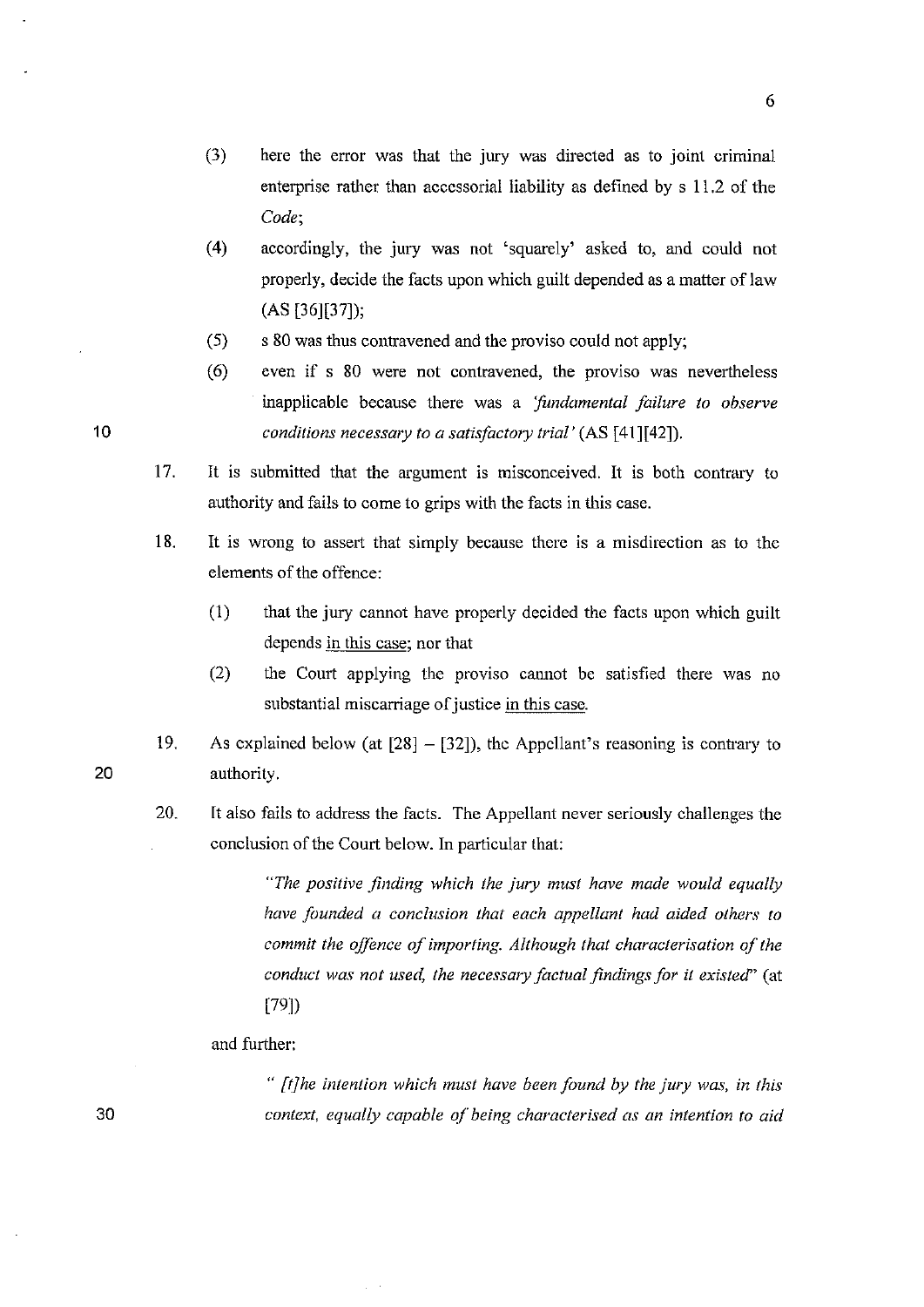*in the importation, even* if *it was not described as that by his Honour"*  (at [81])

and further:

*"1 do not think that the absence of reference to aiding deflected the jury from the true issue between the Crown and the appellants; whether the latter did things to advance the importation of drugs into Australia, with that intention"* (at [82]).

That conclusion should stand. While it does, there is no basis in the evidence to find a fundamental departurc from the requirements of trial by jury or a miscarriage of justice.

- 21. The Respondent's argument is organised as follows:
	- (I) The proviso;
	- (2) Section 80;
	- (3) The asserted error did not result in a miscarriage of justice.

#### *The Proviso*

22. As this was a trial on indictment of an offence against a law of the Commonwealth, the Supreme Court of Queensland had, by s 68(2) of the *Judiciary Act* 1903 (Cth), *"the like jurisdiction"* with respect to *"the trial and conviction on indictment; [as] of offenders or persons charged with offences*  against the laws of the State ... and with respect to the hearing and *determination of appeals"* but subject to s 80 of the *Constitution.* 

- 23. In this way, s 68(2) 'picks up' the normal jurisdiction of that Court on appeals, which provisions then apply as surrogate Commonwealth laws. If a State law operated in a particular matter to infringe the constitutional requirement of trial 'by jury', then it would not be picked up in that instance. Thus, no question of inconsistency within the meaning of s 109 of the Constitution can arise:  $R \nu LK^{20}$ .
- 24. Subject to s 80, s 668E of the *Criminal Code 1899* (Qld) applies to such appeals, stating:

10

20

#### 20 (2010) 241 CLR 177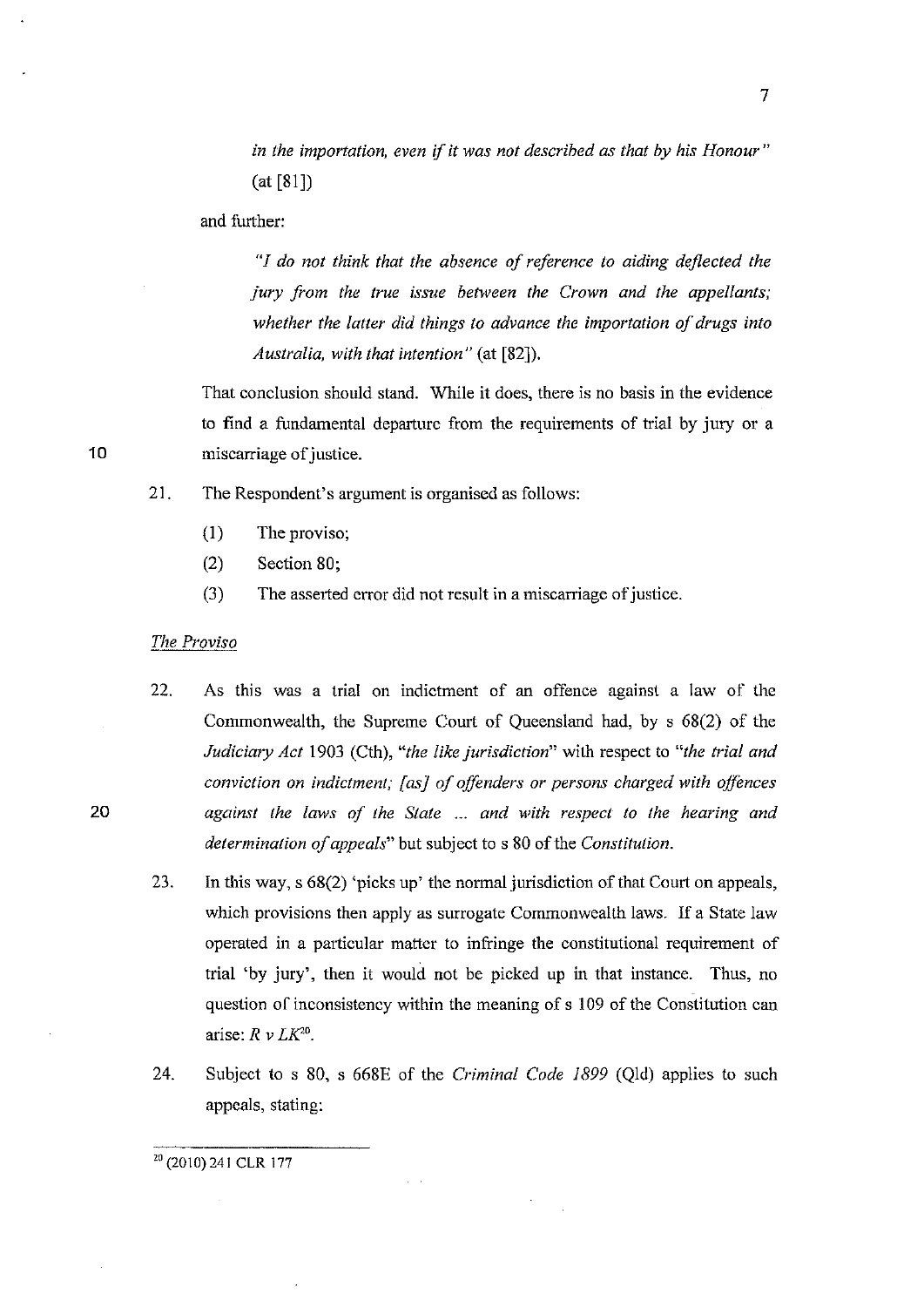"(I) *The Court on* ... *appeal against conviction shall allow the appeal if it is of opinion that the verdict of the jury should be set aside on the ground that it is unreasonable, or cannot be supported having regard*  to the evidence, or that the judgment of the court of trial should be set *aside on (he ground of the wrong decision of any question of law, or that on any ground whatsoever there was a miscarriage of justice, and in any other case shall dismiss the appeal.* 

*(lA) However, the Court may, notwithstanding that* it is *of the opinion that the point or points raised by the appeal might be decided in favour of the appellant, dismiss the appeal if* it *considers that no substantial miscarriage of justice has actually occurred. "* 

- 25. That provision is in a fonn common throughout Australia, and is indistinguishable from the provisions considered by this Court, notably but not only in *Weiss* v *The Queen", Cesan* v *The Queen"* and *Gassy* v *The Queen".*
- 26. The authorities establish that application of the proviso requires the following:
	- (1) applying the statutory test *"whether\_ no substantial miscarriage uf justice has actually occurred"* as opposed to judicially exegesis about its application (for example, "*fundamental*") in other cases;<sup>24</sup>
	- (2) the appellate court undertaking *"its own independent assessment of the evidence"* on the whole of the record of the trial, making *"due allowance for the 'natural limitations' that exist in the case of an appellate court proceeding wholly or substantially on the record"* but not engaging in an exercise of *"speculation or prediction"* to determine whether "the accused was proved beyond reasonable doubt *to be guilty of the offence on which the jury returned its verdict of guilty".* This is a necessary, although not necessarily sufficient, step to

<sup>21 (2005) 224</sup> CLR 300

 $^{22}$  (2008) 236 CLR 358

 $23$  (2008) 236 CLR 293

<sup>&</sup>lt;sup>24</sup> Gassy v The Queen (supra) at [33] - [34]; *Weiss v The Queen* (supra) at [42] - [46]; *Cesan v The Queen* (supra) at [124][ 126]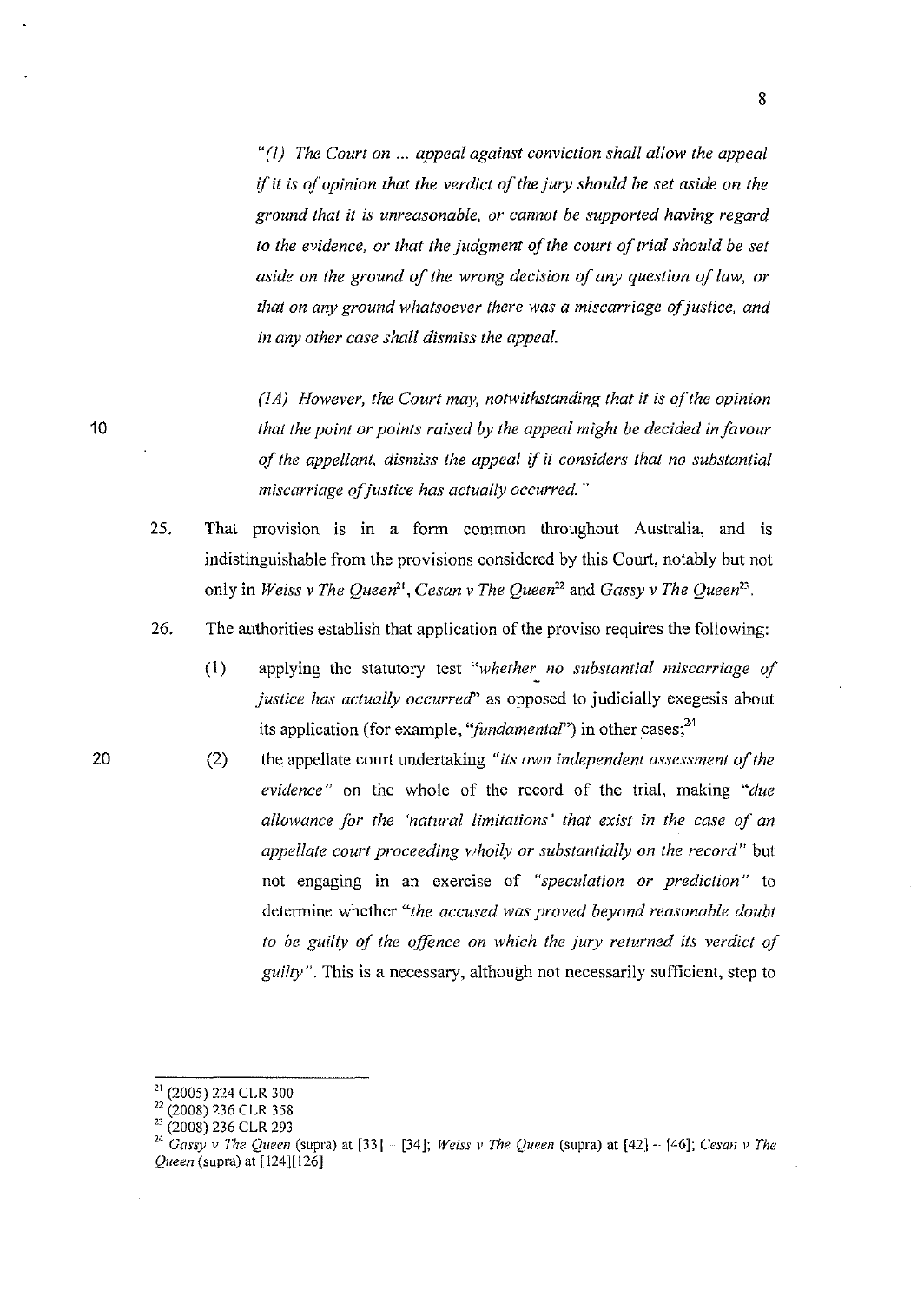its application.<sup>25</sup> It is an objective task, the standard of proof is beyond reasonable doubt<sup>26</sup>

- (3) considering the nature of the error, the strength and weaknesses of the prosecution and defence cases, and the circumstances of the trial as a whole<sup>27</sup> so that the Court assesses for itself the gravity and significance of the error<sup>28</sup> in the particular trial, on the evidence properly admitted in the case; $^{29}$
- (4) with the ultimate view of determining whether no substantial miscarriage of justice has occurred. $30$
- 27. This task was undertaken unimpeachably by the Court below (see particularly at [72], [76]-[82])
	- 28. It is suggested that a misdirection as to the elements of the offences charged necessarily prohibits the proviso having any application (even leaving aside s 80), but that is contrary to the authorities, none of which the Appellant seeks to have overruled.
	- 29. In *Holland v The Queen*,<sup>31</sup> the trial judge had failed to give any express comprehensive dircctions about the elements of the offence of 'attempt to have sexual intercourse' and hence the directions on that offence were inadequate. However, this Court dismissed the appeal against conviction on the basis that no miscarriage of justice occurred, the majority stating: $32$

*A failure by a trial judge fully to direct the jury about all the elements of an offence does not automatically mean that. in the event of a conviction, there has been a miscarriage of justice. To determine whether there has been a miscarriage, regard must be had to all the circumstances of the case, including the conduct of the Irial."*  (emphasis added)

10

<sup>&</sup>lt;sup>25</sup> Weiss v The Queen (supra) at [41][43][44]; *Cesan v The Queen* (supra) at [124] – [128]

*<sup>26</sup> Weiss v The Queen* (supra) at [42J

<sup>27</sup>*Gassy* v *The Queen* (supra) at (33]- [34J

*<sup>&</sup>quot;Glennon v The Queen* (1994) 179 CLR I at 8; *Cesan v The Queen* (supra) at [126]

<sup>&</sup>lt;sup>29</sup> Cesan *v* The Queen (supra) at [124]

*<sup>10</sup> Weiss v The Queen* (supra) at 316

<sup>31 (1993) 67</sup> ALJR 946

<sup>32</sup> *Holland* v *The Queen* (supra) at 951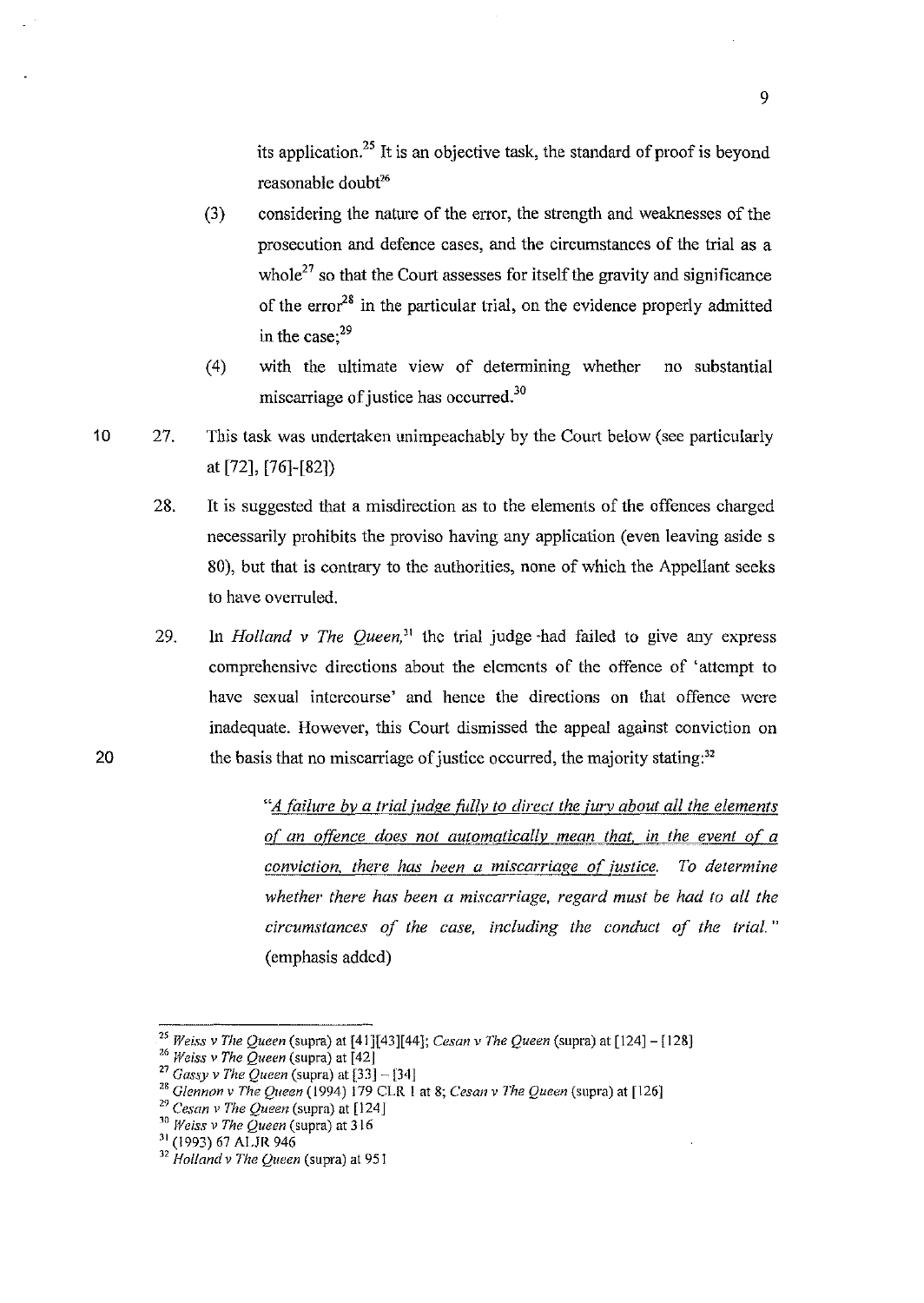# 30. In *Krakouer v The Queen*,<sup>33</sup> a majority of this Court said:

*"[23] We do not accept that the proceedings against the appellant were fundamentally flawed or "have so far miscarried as hardly to be a trial at all". Each of the matters which we have mentioned (the fact that the misdirection concerned an element of the offence, occurred at the end of the trial and reversed the onus of proof) may invite the most careful attention to whether the proviso can be applied; each of these matters may be said to suggest that the jury may have been led into a false or unsqfe chain of reasoning. But we are not persuaded that the fact that there has been a misdirection about one element of the offence with which an accused is charged means that the trial was necessarilv fundamentally flawed.* " (emphasis added)

- 31 . *Darkan* v *The Queen"* is another example of such a case. Other examples from intermediate courts of appeal arc noted in  $R \nu Cao$ <sup>35</sup>
- 32. It follows that the Appellant's submission in relation to the proviso at the level of statement of principle cannot succeed.

### *Section 80*

- 33. Section 80 of the *Constitution* relevantly provides that: *"The trial on indictment of any qffimce against any law of the Commonwealth shall be by jury.*
- 34. In *Cheatle v The Queen",* the High Court held that s 80 of the *Constitution*  entrenched certain immutable and essential features of a jury for the purposes of a trial of a Commonwealth offence. Discerning those features may be difficult.
- 35. This Court bas held that s 80:

10

<sup>33 (1998) 194</sup> CLR 202

<sup>&</sup>lt;sup>34</sup> (2006) 227 CLR 373 at [96][107]

*<sup>)</sup>S* (2006) 65 NSWLR 552; See also *FUllg v R* (2007) 174 A Crim R 169; *R v Cook* (1963) 48 Cr App R *98; R v Lambourn* [2007] VSCA 187; *R v Gulliford* (2004) 148 A Crim R 558; *R* v *Gm·illi [2009]*  SASC 228; *Worsnop* v *R* [2010] VSCA 188 36 (1993) 177 CLR 541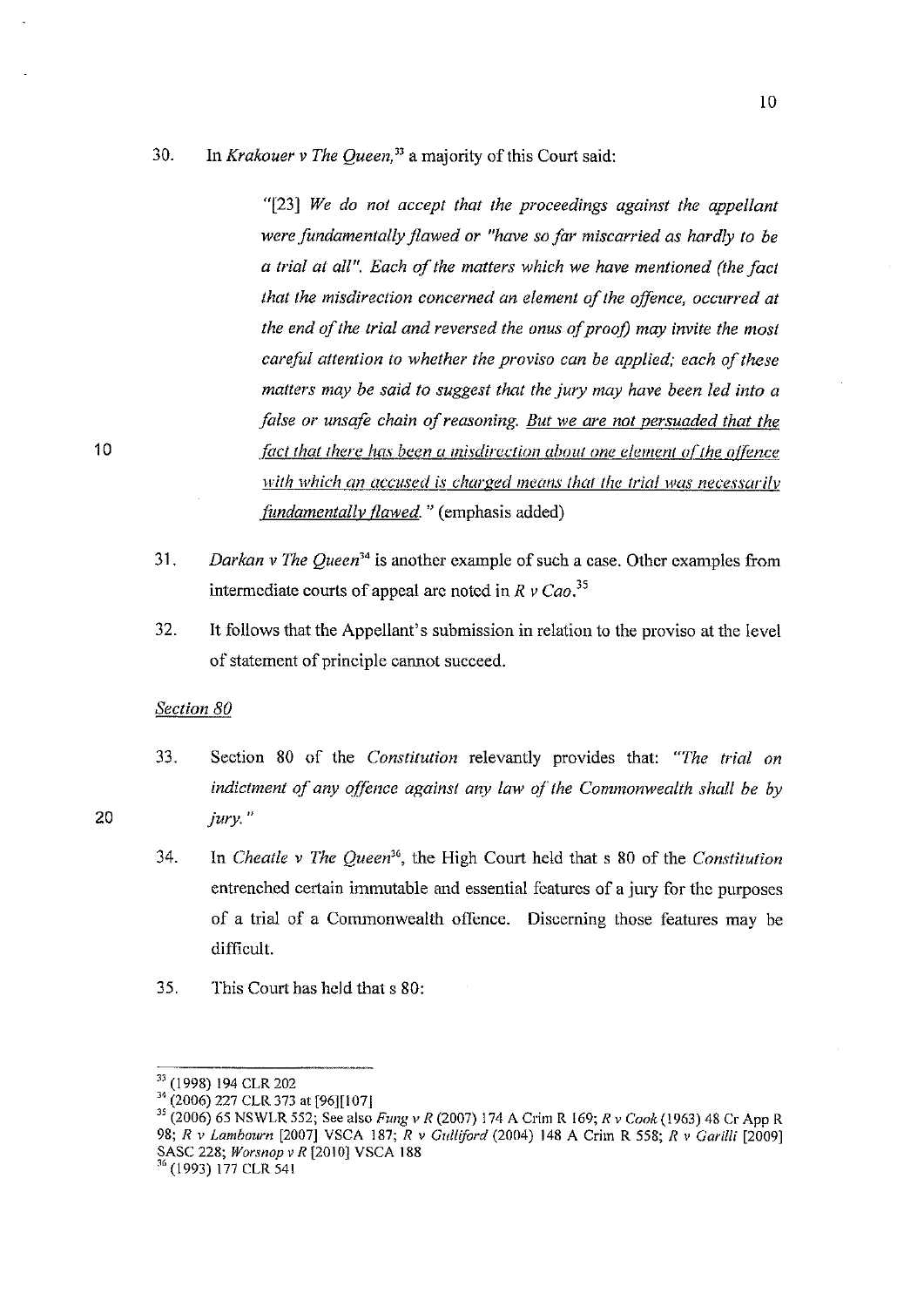- (1) means that there is to be "*a trial before a judge and jury*; "<sup>37</sup>
- $(2)$  precludes majority verdicts;<sup>38</sup>
- (3) precludes an accused person giving up his or her rights under  $s 80$ ;<sup>39</sup>
- (4) requires the jury to be randomly and impartially selected, not chosen by the prosecution or the State;<sup>40</sup>
- (5) requircs the jury to be comprised of lay decision-makers who are impartial as to the issues;<sup>41</sup>
- (6) permits the use of reserve or additional jurors;<sup>42</sup>
- (7) does not preclude a State law which permits the jury to separate, or to be reduced from  $12$  to  $10$  in number, before the verdict is given;<sup>43</sup>
- (8) does not make unalterable all aspects of trials by jury as they existed in England or in the Australian colonies as at  $1900 -$  thus property and gender qualifications for jurors need not and have not been retained.
- 36. As has been recognised in the authorities, the procedures with respect to the jury system are not immutable.<sup>44</sup> Not all traditional incidents of trial by jury are essential." Classification as an essential feature of the institution of trial by jury involves an appreciation of the objectives that institution advances or achieves. <sup>46</sup>
- 37. While an historical understanding of the institution of trial by jury must be borne in mind when interpreting the scope of s  $80<sup>47</sup>$  it is nevertheless the case that the ambit of the right established by s 80 cannot be determined solely by reference to the scope of the institution as it existed at the time of the provision's enactment.<sup>48</sup> (In any event, criminal procedure was not uniform throughout the Australian Colonies and in England immediately before

45 As shown by Kirby J in *Ng* v *The Queen* (supra) at 533 [36]

10

<sup>&</sup>lt;sup>37</sup> Brownlee v The Queen (2001) 207 CLR 278

<sup>&</sup>lt;sup>38</sup> Cheatle *v The Queen* (supra)

J9 *Brown* v *lite ()ueen* (1986) 160 CLR 17 I

<sup>&</sup>lt;sup>40</sup> Cheatle v The Queen (supra); *Katsuno v The Queen* (1999) 199 CLR 40 at 64-65

<sup>41</sup>*Cheatle* v *The Queen* (supra) at 549 and 560; *Brownlee* v *The Queen* (supra) at 289 and 299

<sup>&</sup>lt;sup>42</sup> Ng v The Queen (2003)<sup>2</sup>17 CLR 521

<sup>&</sup>lt;sup>43</sup> *Brownlee v The Queen* (supra)

<sup>&</sup>lt;sup>44</sup> Brownlee v The Queen (supra) at 286 [12]; Ng v The Queen (supra) at 533 [36] per Kirby J; Spigelman CJ in *R v JS* (2007) 175 A Crim R 108 at 127 [85]

<sup>46</sup>*Brownlee* v *The Queen* (supra) at 298 [54]

<sup>47</sup>*Cheatle* v *The Queen* (supra) at 560

<sup>&</sup>lt;sup>48</sup> Brownlee v The Queen (supra) at [6]-[7], [12], [17] [33] [115], [125]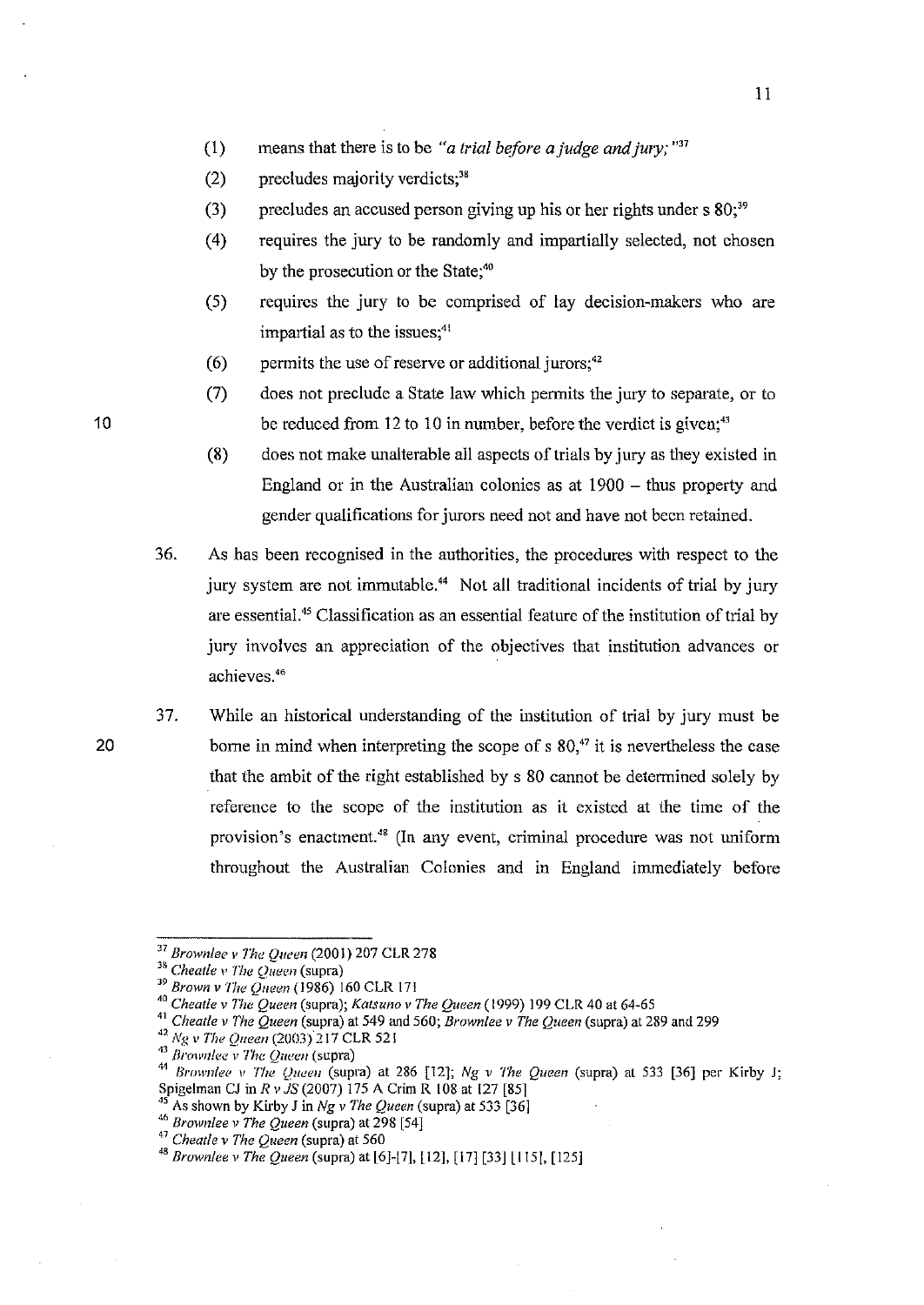Federation – and this lack of uniformity extended to the modes and scope of challenge to criminal verdicts or sentences).

- 38. Rather, the content of trial by jury in a criminal context has adapted in accordance with contemporary custom and this has been reflected in concomitant legislative change (including provision for various types of appeals from jury verdicts  $-$  all appeals being statutory in their origin). It is against this evolutionary background that the interpretation of s 80 must properly take place, recognising the objectives that the institution seeks to achieve and adopting a *"readiness to accept changes which do not impair the fundamentals of trial by jury".* <sup>49</sup>
- 39. It is not possible to say that an essential and immutable feature of jury trial comprises legally impeccable directions as to the elements of the offence even if no miscarriage of justice occurs, nor that this was always the case as a matter of history in the 19<sup>th</sup> century. Thus, this Court in *Conway v The Queen'"* noted four quite limited avenues for challenging criminal convictions or sentences, and later said:

*"In criminal appeals and applications for leave to appeal against criminal convictions, the Judicial Committee has always refused* 10 *allow the appeal or grant the application unless* it *is satisfied that the legal error* - *whatever* it *was* \_. *has brought about a miscarriage of justice*  $\frac{351}{25}$ 

40. Indeed, the following statement from *Weiss v The Queen*<sup>52</sup> tells decisively against the Appellant's premise:

> *"As Wigmore pointed oul' the conduct of jury trials has always been subject to the direction, control and correction both of the trial judge and the appellate courts. Once it is acknowledged that an appellate*

20

<sup>49</sup>*Brownleev The Queen* (supra) at [55], [21]-[22], [146]-[147]

 $<sup>50</sup>$  (supra) at [31]</sup>

**<sup>51</sup> The case of** *Ibrahim* **v** *The King* **there footnoted makes it clear that this principle went back until at**  least 1893. Equally, the NSW precursor to the proviso, s 423 of the *Criminal Law (Amendment) Act* 1883 (NSW) at least applied 'where it was impossible for the appellate court to suppose that the evidence improperly admitted had any effect upon the jury': *Makin v Attorney-General* (NSW) [1894] AC 57.

<sup>52 (2005) 224</sup> CLR 300 at [30]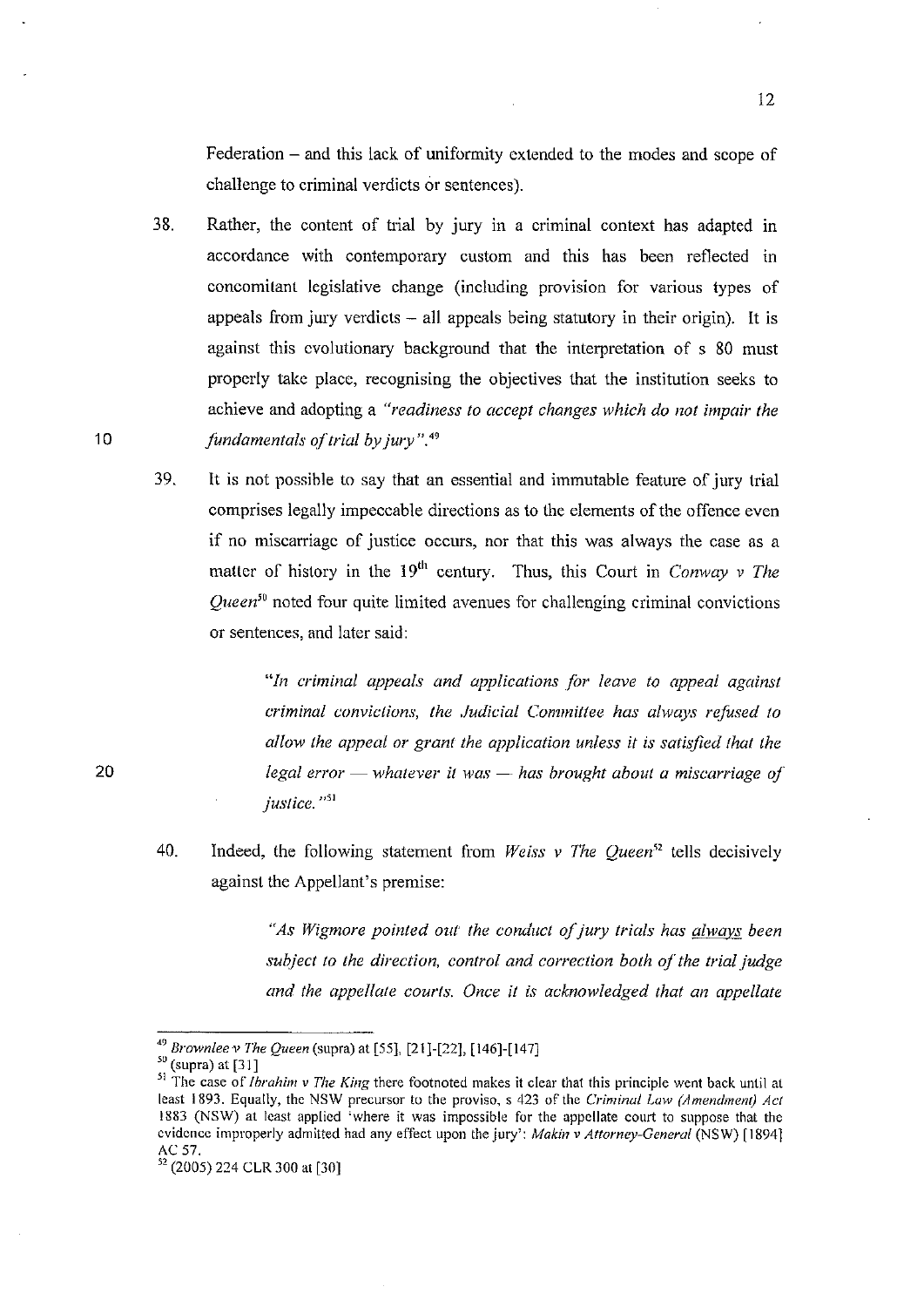*court may sel aside a jury's verdict "on (he ground that* it is *unreasonable or cannot be supported having regard to the evidence* ", it follows inevitably that the so-called "right" to the verdict of a jury rather than an appellate court is qualified by the possibility of *appellate intervention. The auestion becomes. when is that intervention*  justified? And that, in turn, requires examination of when a court *shollld conclude that "no substantial miscarriage of justice has actually occurred".* (emphasis added)

- 41. The Court below correctly recognised that s 80 did not advance the Appellant's argument as the concept of the essential requirements of trial by jury are "little different" to "such a departure from the essential requirements *of the law that it goes to the root of the proceedings*" (at [76]).<sup>53</sup> It concluded that whichever characterisation is adopted the result is the same (at [76]): if the error was "so fundamental that there was not a trial, the proviso will have *no application"* (at [76]).
	- 42. For these reasons, s 80 was not contravened in this matter.

#### *No substantial miscarriage of justice actually occurred*

- 43. Turning from the level of principle to the particular circumstances of this matter, it is noted that the Appellant does not seriously dispute the findings of Homes JA below. There is in any event no doubt that her Honour was correct.
- 44. While the Court below concluded that the proceedings were conducted, and summed up, on the erroneous basis of joint criminal enterprise rather than aiding and procuring in terms of s 11.2 of the *Code*,<sup>54</sup> the Court was correct to

20

<sup>&</sup>lt;sup>53</sup> Darkan v The Oueen (2006) 227 CLR 373 at [94]

**<sup>54</sup> Noting that, at the relevant time, s 11.2 relevantly stated:** 

*<sup>&</sup>quot;(1) A person who aids, abets, counsels or procures the commission a/an offence by another person is taken to have committed that offence and is punishable accordingly.* 

*<sup>(5)</sup> A person may be found* **S:.,TUilty** *of aiding, abetting. counselling or procuring the commission of an offence even* **if** *the principal qffender has not been prosecuted or has not been found gUilty.* 

**<sup>(7)</sup>** If *the trier offact is satisfied beyond reasonable doubt that a person either:* 

*<sup>(</sup>a) is guilty of a particular offence otherwise than because of the operation of subsection* **(/);** *or* 

*<sup>(</sup>b) is guilty of that qfJence because of the operation afsubsection* (I);

*but is not able to determine which, the trier of fact may nonetheless fInd the person guilty of that offence. "*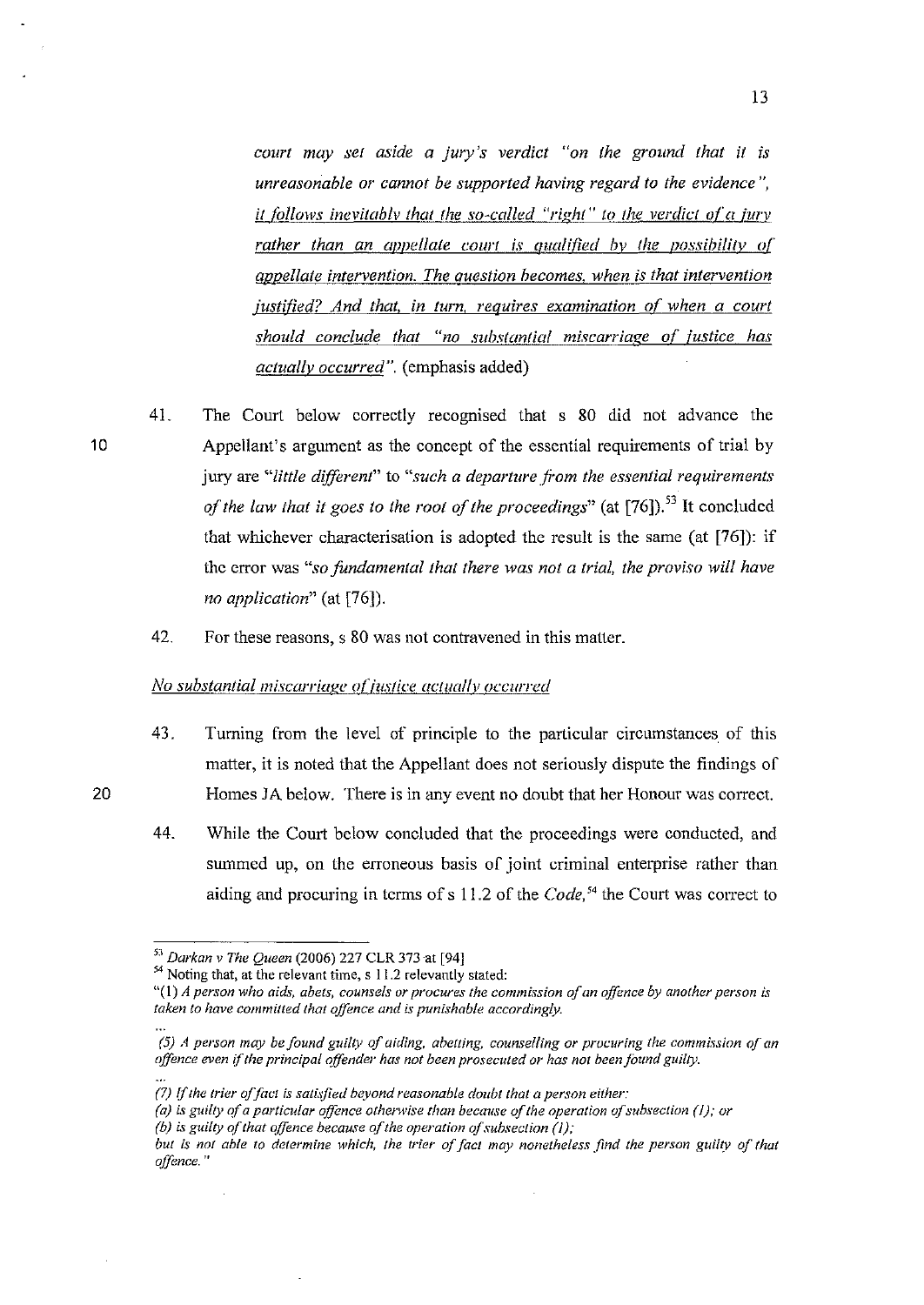conclude that particular error, in the circumstance of this trial did not produce a miscarriage of justice (at [82]).

- 45. The Court below (at [78]) recognised that to determine whether the jury was required to determine the *"true issue"* between the parties involved, amongst other things, assessing what was required to prove the offence of aiding and procuring an importation and what directions were actually given to the jury.
- 46. The Court concluded (at [78]) that in order to convict, (he jury had (0 be satisficd that the Appellant had brought a border controlled drug into Australia, intending to do so; that each Appellant's conduct in fact aided in that process, and that each Appellant intended that his conduct would aid in the importation (at [78]). This is in accordance with s 11.2 of the *Code.* The Appellant does not challenge the correctness of that formulation.

10

20

- 47. The Court thereafter considered the directions actually given and the case proved before the jury (at  $[37]-[39][41][42][79] - [81]$ ). In particular, the directions given directed the jury to the question of whether the Appellant (and Handlen) had performed tasks aimed at achieving the importation and, with others, had imported the drugs (at [79]).<sup>55</sup> This was in the context of clear directions as to the intent of the Appellant in importing the drugs, which, as the Court recognised in this case, were equally capable of being characterised as an intention to aid the importation (at [80][81]).
- 48. In addition to the directions set out by Holmes JA (at  $[79] [81]$ ), the learned trial judge also relevantly said in summing up:

*"As you appreciate, the prosecution case is that there was an importation of large quantities of ecstasy tablets and cocaine on two occasions, the first in May 2006 and the second in September 2006. I1 says that no one person can do all that is necessary to achieve the importation, that there were many tasks that had to be performed and divided between the various participants. It says that each importation* 

<sup>&</sup>lt;sup>55</sup> For example: SU T at 16-12, 16-14, 16-26 to 16-30, T 16-38, 16-44 to 16-48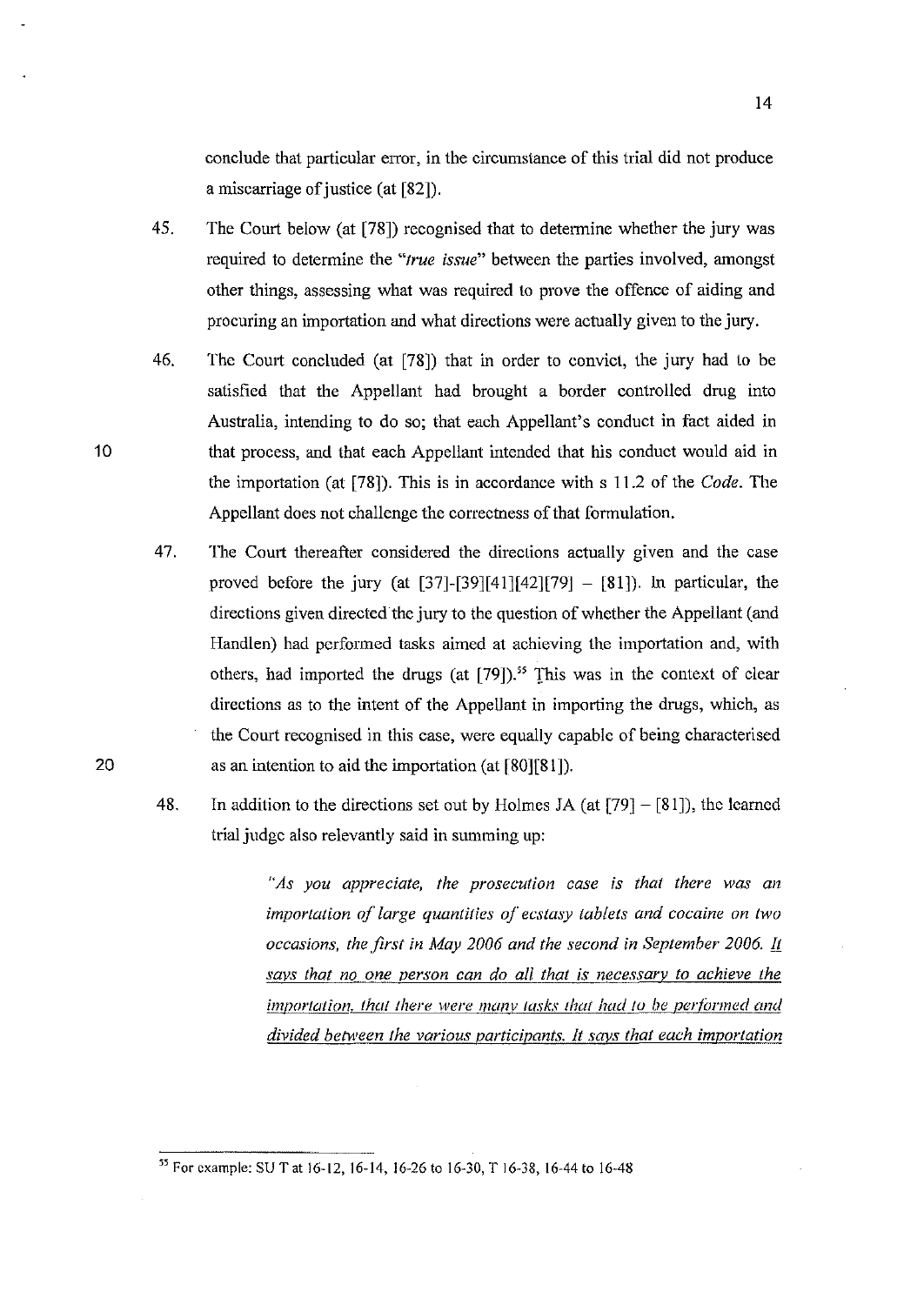was a group exercise with each participant sharing the common *objective o[bringing drugs into the countrv. <sup>56</sup>*

*[WJas there an importation of a commercial quantity of border controlled drugs in May 2006? There seems to be no dispute about that.* If *there was, was* it *the result of a group exercise? Again, there is a lot of evidence to that effect. Critically, if it was a group exercise. who were the oarticipants in that group exercise? Has the prosecution proven that Mr Hand/en, with others, imported the drugs that arrived in May and intended to do so? Has the prosecution proved that Mr Paddison. with others. imported the drugs that arrived in Mav because he packed them and transterred moneys to assist with expenses and therefore intended to import the drugs?* "<sup>57</sup> (emphasis added)

The leamed trial judge repeated the same formula in relation to the second importation.

49. In view of the summing up (and this is made even clearer in view of the fuller quotes just set out), Holmes JA correctly concluded, in terms that deserve to be reproduced in full, that:

> "[79]... *The jury was thus directed to the question of whether each appellant had performed tasks aimed at achieving the importation and, with others, imported the drugs. The positive finding which the jury must have made would equally have founded a conclusion that each appellant had aided others to commit the offence of importing. Although that characterisation of the conduct was not used, the necessary factualfinding for* it *existed.*

> [80) ... *Although his Honour directed the jury that each had to have the intention to import rather than an intention* 10 *aid the importation, that was in a context in which the jury had been asked to consider whether they were part of the group enterprise and told that the Crown case involved each participant in the enterprise sharing a common*

 $56$  16-44 1.20-40 (RB 1183)

 $^{57}$  16-45-1646 (RB 1184-1185)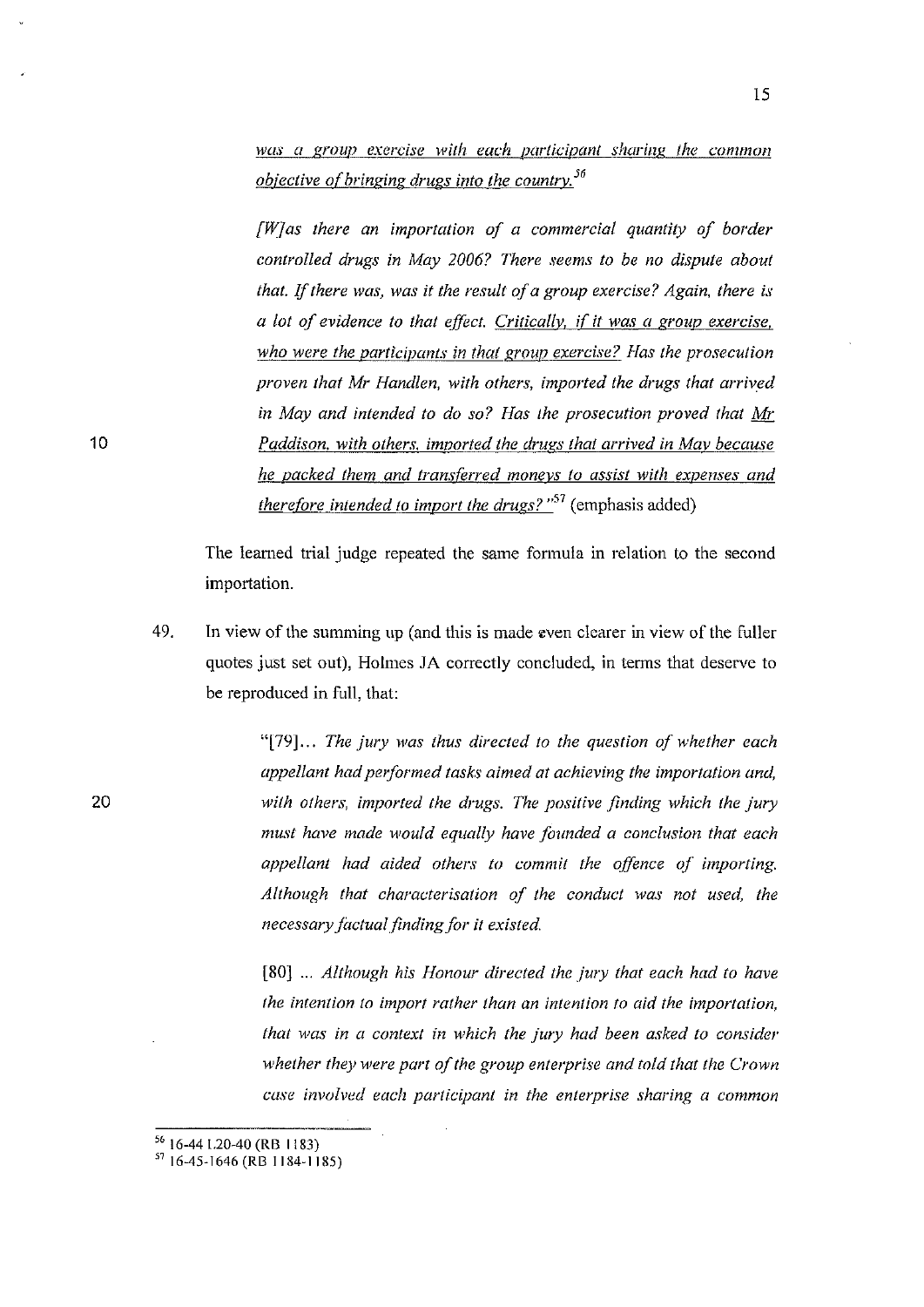*objective of importation.* 

*[81] As the case was put on the basis ofa group exercise in which each appellant performed tasks, the jury could not have understood the necessary intention to import as an intention to single-handedly bring the drugs into the country; they can only have understood (he requisite intent as being the intention of each appellant to perform his allotted tasks in the exercise with the understanding that he was doing so* in *order to accomplish the importation of drugs. The intention which must have been found by the jury was, in this context, equally capable of being characterised as an intention to aid in the importation, even* if if *was not described as that by his Honour. "* 

50. Thus, the Court of Appeal was right to find that, on the basis of the evidence in the case, and the directions contained in the summing up by the trial judge, that the jury must have been satisfied that the requirements of s 11(2) of the *Code* were met, even though the summing up was on the basis of 'joint criminal enterprise' rather than the aiding and procuring language of  $s$  11(2). That being so, there is evidently no miscarriage, nor breach of s 80.

#### **The count of attempted possession**

- 51. The error in relation to the basis of liability for the importation counts has no relevance to the count of attempted possession.
- 52. The directions in relation to what was required to be proved in relation to that count are clearly correct.<sup>58</sup> The Appellant does not suggest otherwise.
- 53. The Appellant now appears to be contending that as Reed was the principal he was *"badly disadvantaged"* in relation to the attempted possession count (AS [52][53]). The Appellant provides no submission as to how the directions on the importing counts could have had any effect on the count of attempted possession let alone badly disadvantage him. There is no proper basis for the Appcllant's contention.

<sup>&</sup>lt;sup>58</sup> T16-29 to 16-39